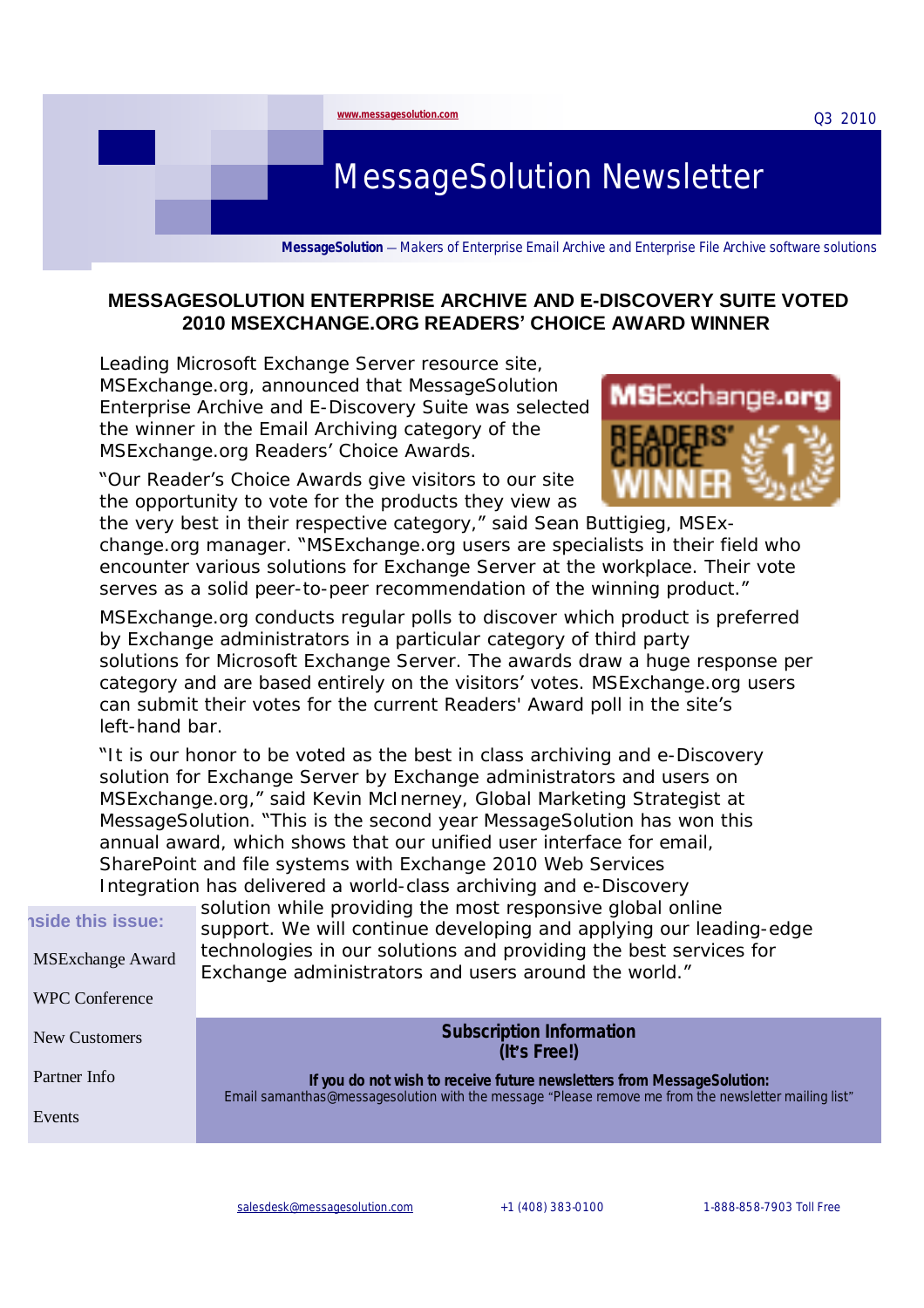### **MessageSolution Unveils Advanced E-Discovery Multi-Tenant Suite for Managed Service Provider Partners at Microsoft 2010 Worldwide Partner Conference**

MessageSolution's multi-tenant MSP solution is taking on rapid growth around the world, with implementations in over 30 countries. Its newly released advanced e-discovery function set includes high-speed Concept Search to cull down the amount of documents to be reviewed and an "intelli-search" for highly sensitive information, such as numbers for credit cards, social security IDs, patient IDs, and drivers' licenses. MessageSolution precisely locates sensitive information on an on-demand or scheduled basis before automatically classifying and redacting sensitive information. Legal counsels can then promptly submit case-relevant records to the opposing legal team or court records without exposing highly sensitive information. This enables organizations to comply with strict privacy laws while addressing various regulatory compliance requirements.

A leading innovator in the e-discovery and live archiving space, MessageSolution is the first e-discovery and archiving vendor to deliver a packaged multi-tenant solution that is deployed in MSP partners' data centers. As a technology provider supporting MSP partners' software services, MessageSolution works closely with

Microsoft to offer a multi-tenant e-discovery and archiving solution to Microsoft's hosted Exchange Server partners around the world.

MessageSolution's multi-tenant e-discovery/ archiving solution is also available for email servers and services such as Lotus Notes Domino, Novell Groupwise, WebEX Mail, Google Mail, Zimbra, Postfix, Scalix, and more.

MessageSolution's migration system can also help enterprises to quickly migrate from IBM Lotus Notes Domino and Novell Groupwise servers to a Microsoft Exchange Server environment., with a high performance PST file import utility to automate the importation process to Exchange 2010.

MessageSolution's turn-key multi-tenant e-discovery/archiving solution delivers high availability (HA), full redundancy, auto-failover, record keeping scalability, and high performance. MessageSolution software helps MSP partners effectively leverage their existing data center and managed service infrastructure to generate additional revenue and meet their global clients' e-discovery and archiving needs.

**From enterprise customers with tens of thousands of users to SME customers with dozens of users financial broker & dealer houses, today's MSP partners' clients around the world are encountering increasing demand for electronic data discovery for litigation support or various auditing mandates, MessageSolution's newly available advanced e-discovery functions built in On-Premise, SaaS, and MSP partner-hosted multi-tenant data center edition, help enterprises as well as SME clients around the world effectively meet their e-Discovery & archiving requirements.** 

*-Kevin McInerney, MarketingStrategist at MessageSolution, Inc*.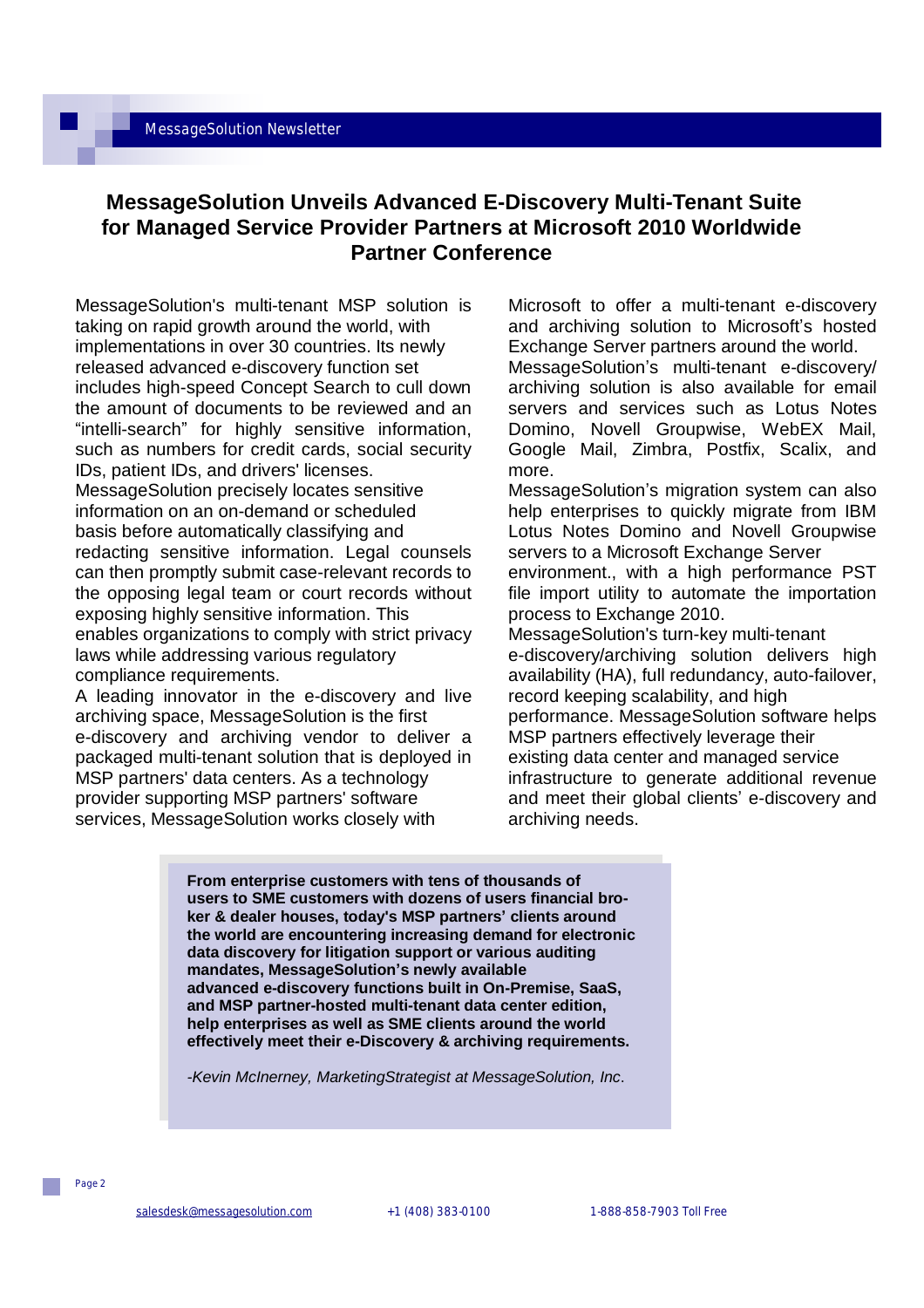[www.messagesolution.com](http://www.messagesolution.com)

# **Welcome a few of our new Customers & Partners!**

**Caturano & Company -** New England's largest regional full service accounting and consulting firm.

**MXSweep - Global leading provider of SaaS Security Email services based in the UK.** 

**DTM Systems -** DTM Systems is one of the oldest VARs in Canada. For over 25 years DTM Systems has been providing IT based solutions to businesses in BC and Western Canada.

# **TOYOTA AUSTRALIA**

The largest vehicle maker in the continent selected MessageSolution for storage management of over 50 years of electronic data volume and for ongoing Exchange Archiving.

**Cumberland County College -**first community college in New Jersey to open its own campus in October 1966 and is fully accredited by the Middle States Commission on Higher Education

**Stevenson University - A well rounded and growing college established in the 1940's.** 

**Nation Wide Health Properties -** A publicly traded real estate investment trust that invests in senior housing, long term care facilities and medical building throughout the United States.

**Perpetual Connections - Provider of technology solutions for vendors of all sizes.** 

**D&A** Building Services - premier providers of commercial and industrial building services.

#### **PARTNER SECTION**

**As a member of the MessageSolution Partners Network, your organization is eligible to receive 5-10% of the purchasing price for any organization you refer to MessageSolution that purchases MessageSolution products or services.** 

**For more information on our referral program, please contact your MessageSolution Account Manager or call +1 408 383-0100.** 

*MessageSolution is now on Twitter & Facebook! If you are on Twitter or Facebook become a follower and fan of MessageSolution!* 

> *<http://www.facebook.com/MessageSolution> <http://twitter.com/GlobalArchiving>*

[salesdesk@messagesolution.com](mailto:salesdesk@messagesolution.com) +1 (408) 383-0100 1-888-858-7903 Toll Free

Page 3